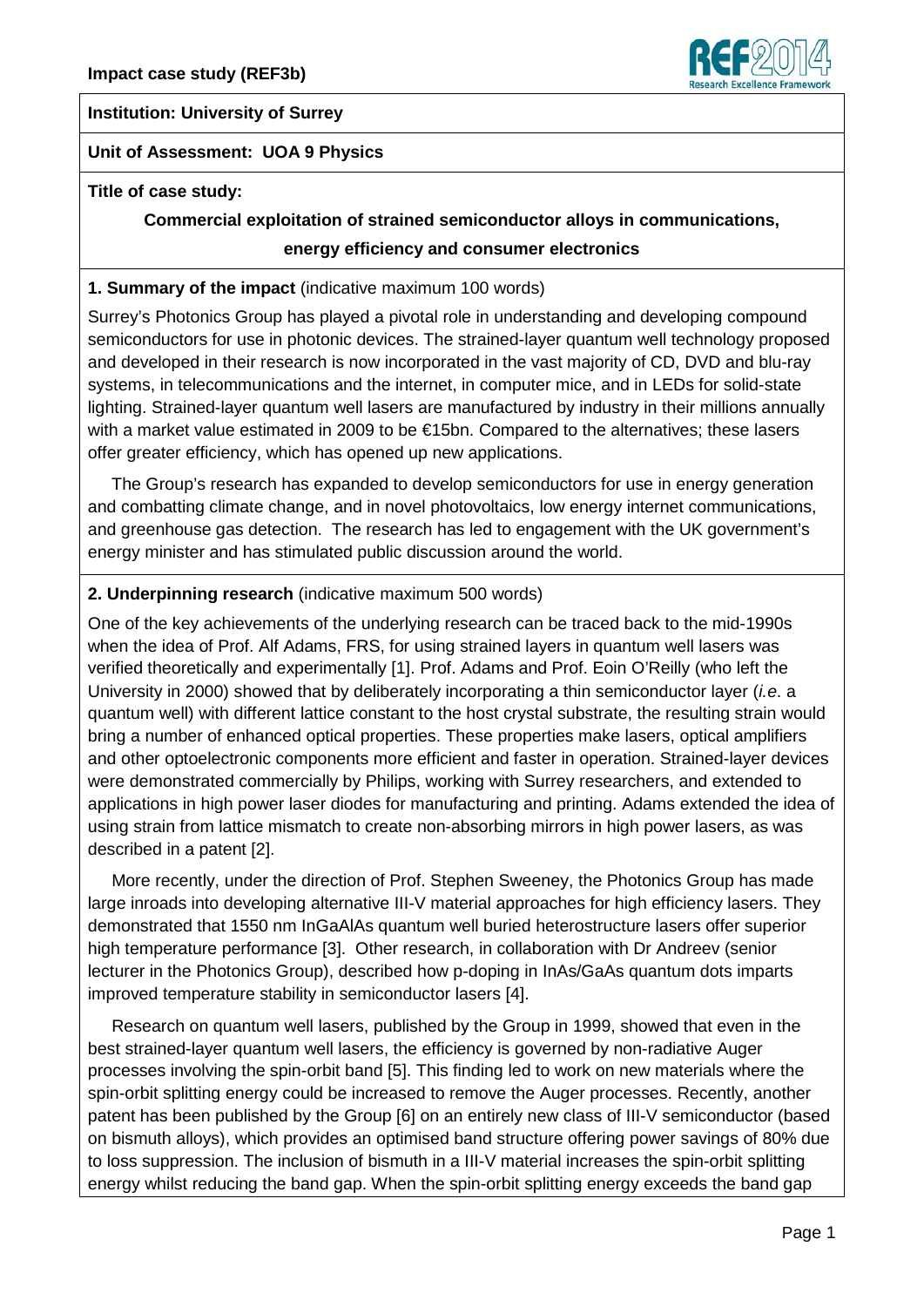

energy, the major Auger processes are inhibited, thus reducing the sensitivity of lasers to changes in ambient temperature. Initial experimental evidence that this concept can be achieved in practice was recently reported [7].

 In parallel, the Photonics Group has been working closely with EADS-Astrium to develop new semiconductor materials for photovoltaics to capture solar energy in space. Highly efficient (>43%) photovoltaic cells have been designed and tested at Surrey and are part of a pilot programme to develop space-based solar power. This collaborative research has formed the basis of a European Space Agency pilot study involving Surrey to develop a fully working prototype.

## **3. References to the research**

1. E. P. O'Reilly and A. R. Adams, "Band-structure engineering in strained semiconductor lasers", *IEEE Jour. Quant. Electr*. **30**, pp 366-379 (1994) **DOI**: [http://dx.doi.org/10.1109/3.283784.](http://dx.doi.org/10.1109/3.283784)

This is one of the first papers theoretically and experimentally verifying Surrey's strained-layer concept which now appears in almost every semiconductor laser and LED produced in the world today.

2. A. R. Adams et al."Semiconductor diode laser and method of manufacturing same", US Patent 5,956,359 (1999). See: [http://www.google.com/patents/US5956359.](http://www.google.com/patents/US5956359)

 This patent describes a method for using strain to create non-absorbing mirrors. This method is now implemented in high power pump lasers for telecommunications.

- 3. S. A. Sayid, *et al.* "Thermal Characteristics of 1.55 µm InGaAlAs Quantum Well Buried Heterostructure Lasers", *IEEE Jour. Quant. Electr.*, 5, pp 700-705 (2010). **DOI:** <http://dx.doi.org/10.1109/JQE.2009.2039117>
- 4. I. P. Marko, et al. "Carrier Transport and recombination in p-doped and intrinsic 1.3 µm InAs/GaAs quantum dot lasers", *Applied Physics Letters* (2005) **87**, 211114 (3 pages) **DOI**: [http://dx.doi.org/10.1063/1.2135204 \(51](http://dx.doi.org/10.1063/1.2135204%20(51) citations)
- 5. A. F. Phillips, S. J. Sweeney, A. R. Adams and P. J. A. Thijs, "The temperature dependence of 1.3- and 1.5µm compressively strained InGaAs(P) MQW semiconductor lasers", *IEEE Jour. Sel. Top. Quant. Electr*., 5, pp 401-412 (1999). **DOI**: http://dx.doi.org/10.1109/2944.788398 (127 citations)
- 6. S. J. Sweeney, "Light emitting semiconductor device," GB patent WO/2010/149978 and US patent 20,120,168,816. Available from:<http://goo.gl/mHgBg>

 This patent application describes how bismuth may be used to develop high efficiency photonic devices.

7. Ludewig *et al*., "Electrical injection Ga(AsBi)/(AlGa)As single quantum well laser," *Applied Physics Letters,* **102** (24), 242115 (2013). **DOI**: [http://dx.doi.org/+10.1063/1.4811736](http://dx.doi.org/10.1063/1.4811736)

# **Funding**

Prof. Adams and his collaborators held 14 EPSRC grants within the impact period starting in 1993. An EPSRC LINK grant "Strained Layer Semiconductor Materials" GR/G36142/01 (1991-94; valued at £207k) funded the research leading to ref. 1. Research on quantum wells and quantum dots has attracted significant investment through two Technology Strategy Board programmes (totalling £3.7M) from 2003 to 2011 and led to outputs in [4]. Other funding: €3M EU BIANCHO project (July 2011 - July 2014; see [www.biancho.org\)](http://www.biancho.org/) and £2M NSF/EPSRC/CRC/DPG Bismide Materials World Network project (Jan. 2011- April 2013; see [www.bismides.net\)](http://www.bismides.net/). Bismides research is also central to a £1M EPSRC Leadership Fellowship held by Prof. Sweeney (2010-2015).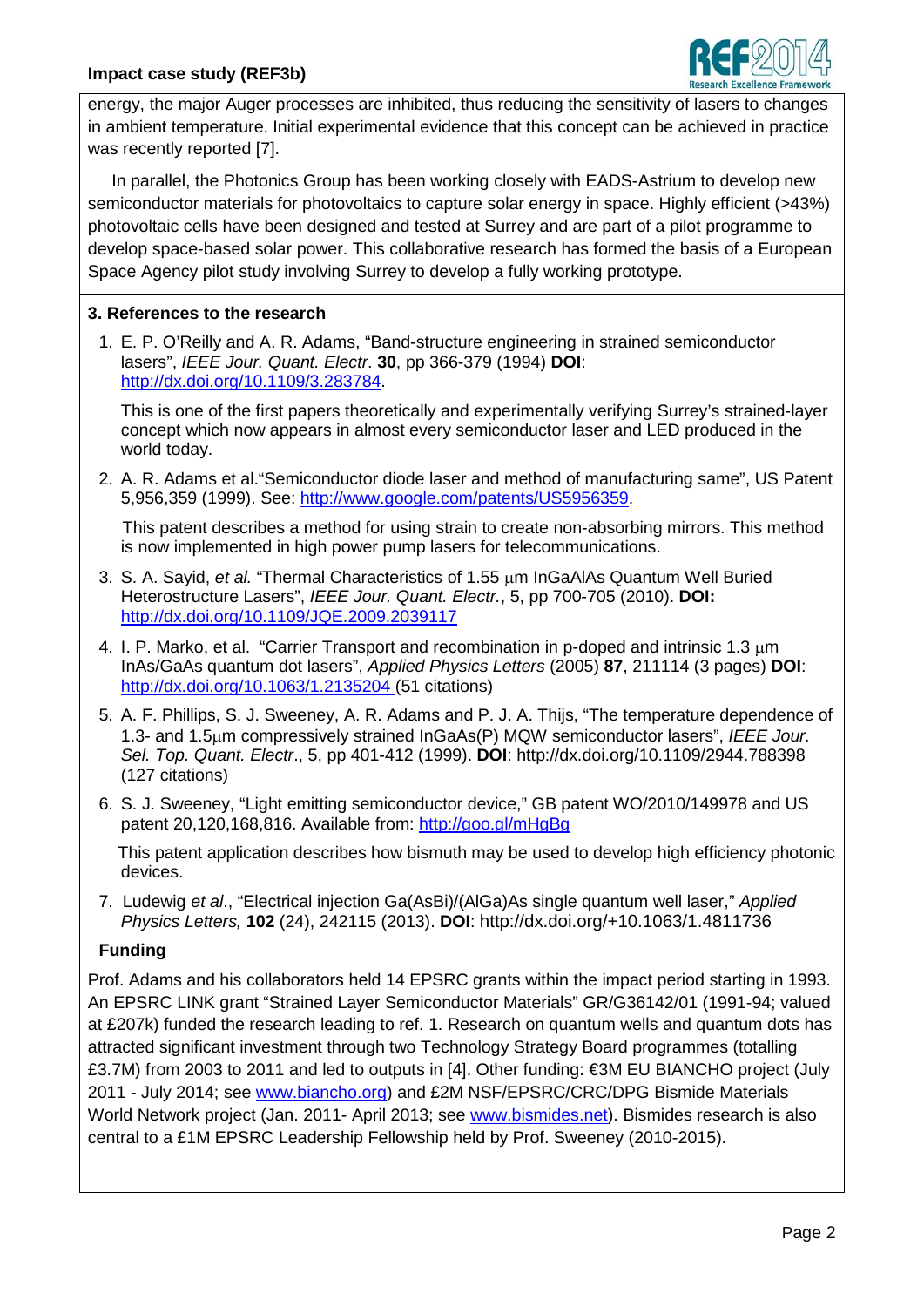

#### **4. Details of the impact** (indicative maximum 750 words)

Surrey research on the concepts of strained-layer devices has made a major economic impact. This impact was first achieved via close interaction with the electronics firm, Philips N.V. They were prepared to take the risk with what was considered at the time to be an unusual approach, and in 2000 they licensed the Surrey patent (ref. 2) on using strain to create non-absorbing mirrors. The technology proved to be superior to other approaches existing at the time for telecommunications applications. Philips (and later JDS) subsequently used the non-absorbing mirror concept in the development of high power pump lasers, which are used for optical amplification in telecommunications systems and to pump high-power fibre lasers, such as those used in manufacturing.

 The disruptive nature of the strained-layer technology forced all of the other semiconductor laser manufacturers to adopt it. Dr. Andrew Carter, the Chief Technology Officer at Oclaro, one of the world's largest telecommunications companies, has stated that the Surrey research has "revolutionised aspects of the design" of optoelectronic devices [Source S1].

 The majority of semiconductor-based photonics components now use strained-layer quantum wells as embedded technology, which represents a major economic impact of the research. According to Photonics21, the European task force for photonics, the global market for these components was around €15bn in 2009 and is expected to grow to >€30bn by 2015 [S2]. Furthermore, the component market levers much larger industries, *e.g*. telecoms services worth more than €2 trillion at current estimates [S2]. As evidence of the reach of the economic impact of the research, it is notable that almost all of the current known semiconductor laser technology incorporates the strained-layer concept developed at Surrey. Peter Selway, formerly the Director of Operations at Nortel, has explained: "The use of appropriately strained layers gives benefits in almost all aspects of the performance of semiconductor lasers, so much so that laser engineers routinely use strain to fine-tune the performance of virtually all lasers for all applications." [S3]

 The strained-layer quantum well concept is now being employed in InGaN based solid-state lighting, which is starting to become the core for all future lighting technology. In this application, the ability to incorporate strain provides a method of optimising the emission wavelength of the InGaN LEDs used in solid-state lighting luminaires. The current market for lighting is worth €50bn and is expected to grow to €100bn by 2020. Strained-layer quantum well LEDs are expected to form a core aspect of this technology [S2]. The recently commercialised Philips LED lamp, which was the recipient of the U.S.A. Department of Energy's first-ever "L Prize" [S4], utilises strained quantum wells.

 The new material reported in ref. 3 (Section 3) is now being implemented in distributed feedback (DFB) and tunable lasers for telecommunications by UK-based CIP and global telecoms giant, Oclaro, and is directly derived from Surrey's research in the TSB-sponsored ETOE and ETOE2 projects.

 Prof. Sugawara (Fujitsu, Japan) made use of the results of Surrey research (ref. 4 in Section 3) when he set-up QD Laser Inc. to commercialise the technology of quantum dot lasers. Their 1.3 µm quantum dot lasers, which are currently commercialised, rely on p-doping to provide temperature insensitivity. The mechanism by which this insensitivity occurs and can be utilised was described in the Surrey research.

 The Photonics Group's research in developing new semiconductor materials and devices for renewable energy has made an impact on society by capturing the public's attention and stimulating discussion. The research has received wide exposure in international publications for general audiences, such as *The Economist* [S5] (receiving >760 Facebook likes, >100 re-tweets on Twitter, and >30 direct comments from the public) and *National Geographic* [S6] (receiving >350 Facebook likes, >130 re-tweets on Twitter, >100 Google+ recommendations and 10 direct comments from the public). The research was also highlighted in national newspaper articles in *The Independent*, *The Observer* [S7] (>70 direct comments from the public), *The Sunday Times* [S8], the *Times of India* [S9], and more than ten trade journals in the solar cell community. A